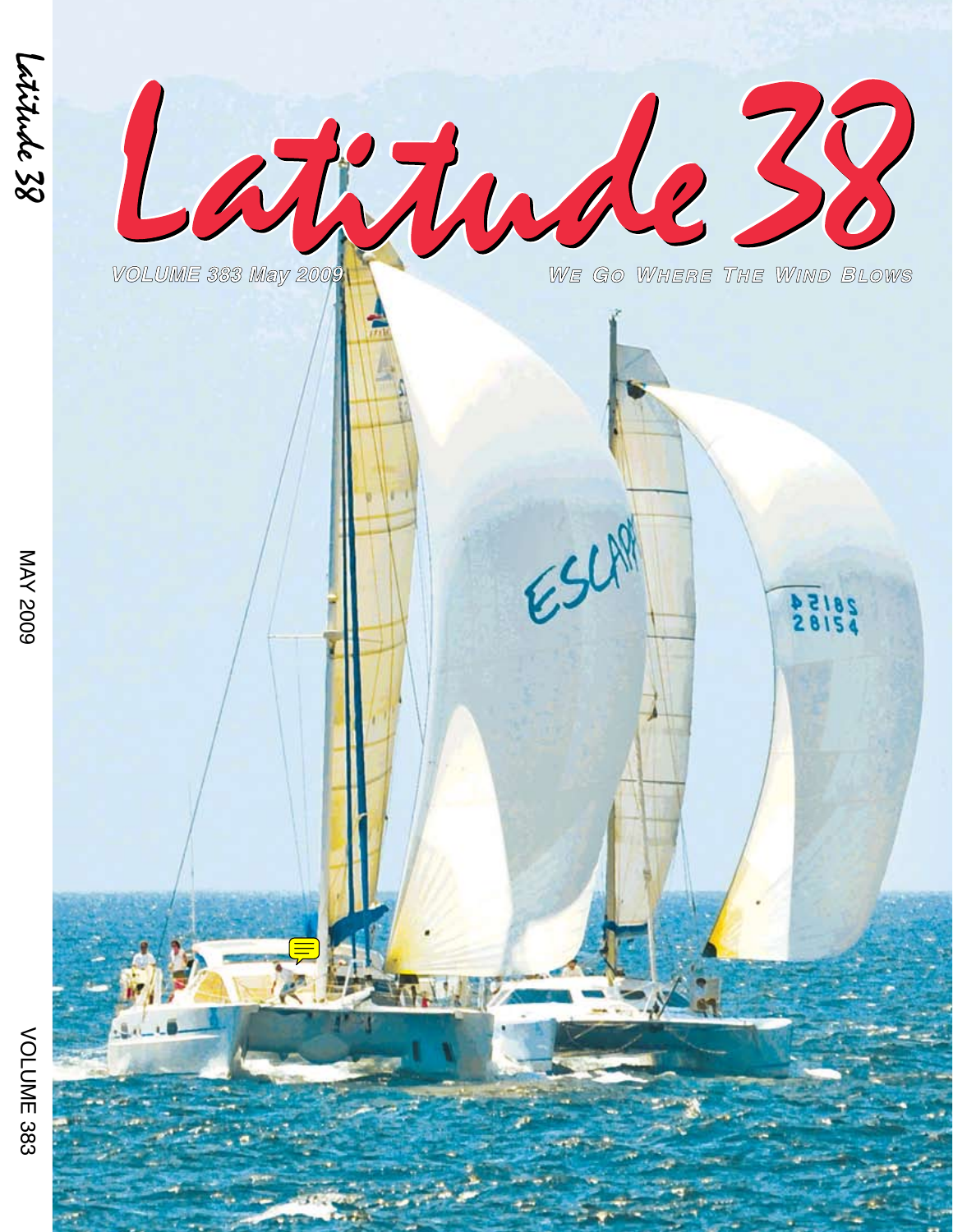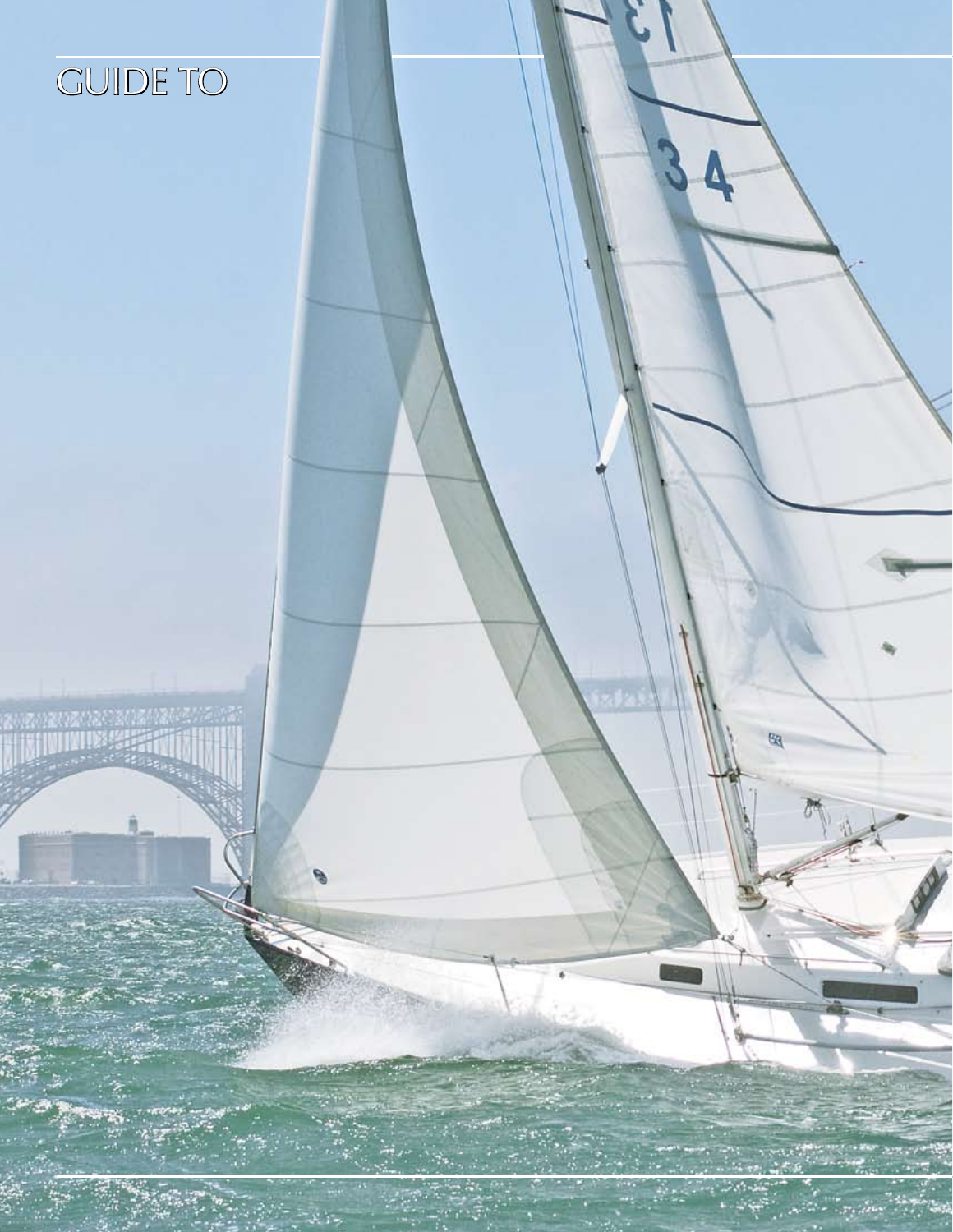

Is there anyone out there who's *not* feeling the pinch of the recession? We doubt it. And yes, many are feeling more than a pinch. We're reminded of the advice of Thomas Jefferson: "When you get to the end of your rope, tie a knot and hang on!"

Speaking of ropes and knots and hanging on, while the 'suits' rage from shore while the economy struggles to extricate itself from the tarpit — we submit that the best thing the rest of us can do is go sailing. Leave all your 'cares and woes' at the dock and think about nothing for a few hours but the song of the wind, the pull of the tiller, and the laughter of family and friends.

But even sailing requires decisions an 'economy of scale', if you will — that rewards you for certain sailing choices and penalizes you for others. Since this is supposed to be a de-stressing exercise, we've made many of the choices for you — especially those of you new to sailing our local waters. In the next few pages, we've condensed several years'

worth of learning the hard way into one grand tour of the Bay done in style and comfort. We call it the The Perfect Daysail, and it goes like this...

Start anywhere east of Alcatraz about 11 a.m., at which time the fog is beginning to burn off and a light breeze is filling in. You're going to be sailing counterclockwise around the Bay, so from Alcatraz, head around the backside of Angel Island and sail west up Raccoon Strait. (If there's a strong flood in the Strait, you may need to motor through this part.)

Once around Belvedere Point — you do have a chart aboard, right? — you can reach off toward Richardson Bay and the Sausalito waterfront. If you bear way off to hug the west shore of Belvedere, be careful not to stray past Cone Rock or you'll run aground. The Sausalito side of Richardson Bay is dotted with everything from floating trash to megayachts

*The bailout for the automakers? Gajillions. The bailout for the banks? Bazillions. Going sailing*  and forgetting all about it for a while? Priceless. **Example 20 and for a set of the page 116** continued on page 116

and is worth a pass. Stay in the channel though, as the northeast side is shallow and the bottom is riddled with debris.

Sailing back out the Sausalito Channel, hug the shoreline and enjoy the Mediterranean look of southern Sausalito. Generally, the closer you stay to this shore, the flukier the wind — until you get to Hurricane Gulch. It's not marked on the charts, but you'll know when you're there.

Once you round the corner at Yellow Bluff, you'll have little Horseshoe Cove on your right and the magnificent Golden Gate in full view ahead. If the conditions are right (slack water or a moderate flood), you might want to slip under the most famous bridge in the world and enjoy the unspoiled scenery of the Marin Headlands. If you're on a small or slow boat, however, make sure you're not rocketing out on the start of an ebb or it will take you forever to get back in.

ERIK SIMONSON/WWW.H2OSHOTS.COM

Now comes the best part: turn around. If everything has gone as planned, you've

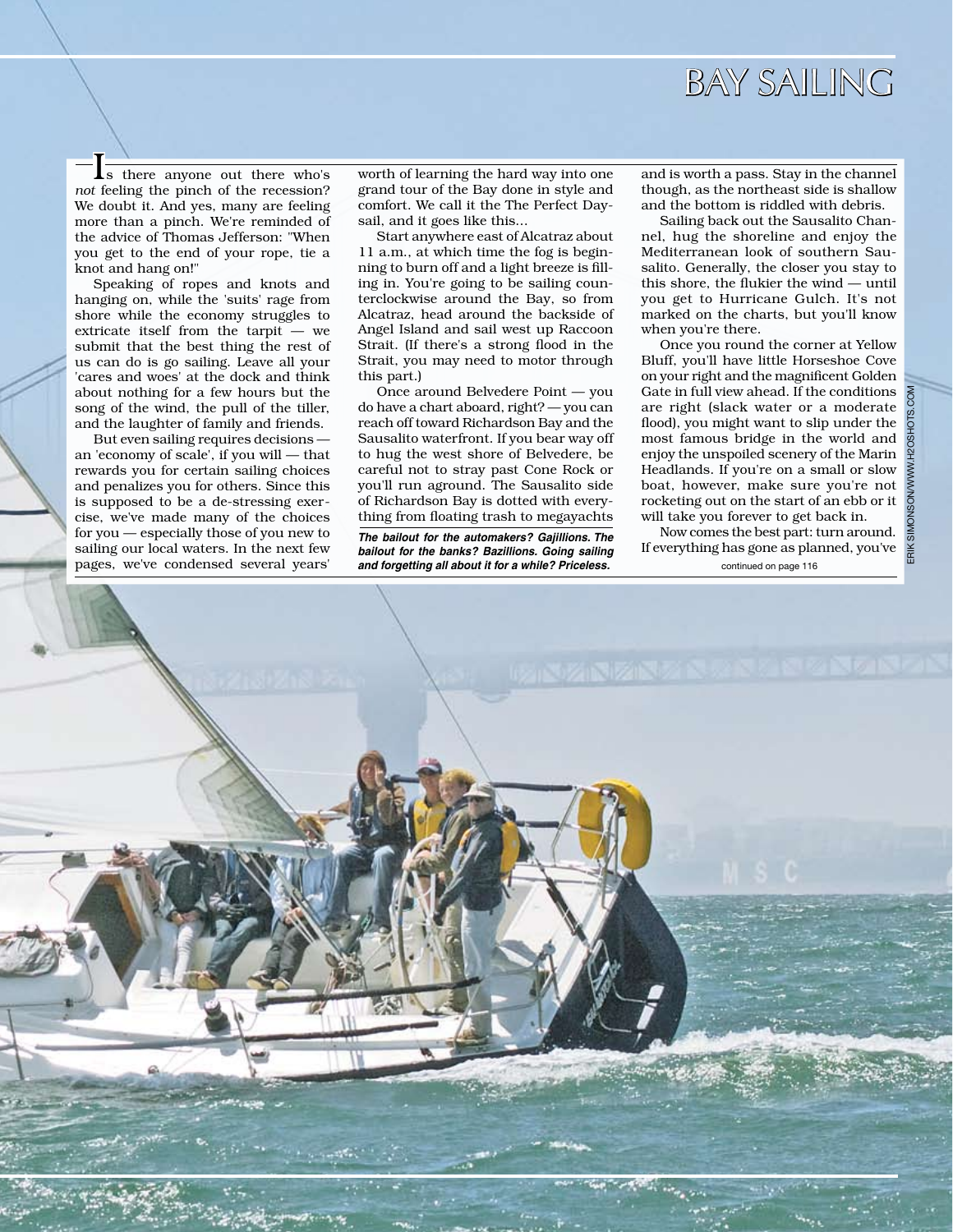# GUIDE TO

Golden Gate

# *Sausalito*

Hurricane Gulch

Richardson Bay

#### *Chill Pill*

 *Sailing on San Francisco Bay in the summer is not warm. We don't care if it's 100 degrees in San Rafael, it will always be cold on the Bay. So you need to dress for the occasion, but leave the Levis at home. The correct method is 'layering' with modern synthetics, which not only insulate better, but also wick moisture away from the skin. So go for undergarments of polypropylene, then polyester, and a top layer of quality foul weather gear (those made with Gore-Tex are best if you can afford them). Too warm? Remove a layer. Not warm enough? Add a layer — this isn't rocket science. As with most things, the more you spend on quality gear, the more comfortable and dry you will remain. We also strongly urge all boaters to wear flotation. If you fall in our cold local waters without a lifejacket, all the layering in the world won't keep you from going hypothermic quickly. And it's all downhill from there.* 

#### *Counterclockwise for Comfort*

 *If your plan of the day calls for a grand tour of the Bay, always do it in a counterclockwise direction. It makes no difference if you start from the Estuary, Pier 39, Berkeley or Sausalito — and it's doubly applicable if you start in the afternoon rather than in the morning.*

## *San Francisco*

Alcatraz

## *Flat Water Sailing*

 *The main Bay offers great sailing, but you're going to get wet doing it. If you want some of the best flat-water, stay-dry (well, dryer, anyway) sailing of your life, head down the Oakland/ Alameda Estuary. Again, it's best to beat to windward early in the day, then downwind sail back, perhaps stopping at one of the many waterfront restaurants that has a dock out front. Short of being kidnapped by the Swedish Bikini Team, there is simply no better way to rejuvenate your soul after a tough day at the office — even if it was the unemployment office.*

Bay

Yerba Buena Bridge Treasure Island Clipper Cove

> **Oakland Estuary**

Belvedere Point

Angel Island

Strait

*Tiburon*

### *That's Easy for You to Say*

 $\rightarrow$  *H*

 *E S*

 *L*

 *O T*

 *"If you can sail in San Francisco," the saying goes, "you can sail anywhere in the world." While that may be a bit of a stretch, the reverse is certainly true: "You can sail anywhere in the world on San Francisco Bay." We're speaking figuratively, of course. Check it out:*

 *Caribbean — Reaching back and forth behind the Tiburon Peninsula on a hot September afternoon feels an awful lot like the Caribbean.*

 *Mediterranean — A few passes from Richardson Bay to Hurricane Gulch and back are just like the Med: There's either way too much wind or practically none, and it comes from all directions.*

 *Roaring Forties — Sail out to the Farallones and back on one of those 40-knot days. Cape Horn will seem like a piece of cake.* 

 *South Pacific — Sail up to the Delta around July and you'll get a taste of what sailing the tradewinds is like. When the wind shuts off, you'll also get a good idea of what the South Pacific bugs and humidity are like.*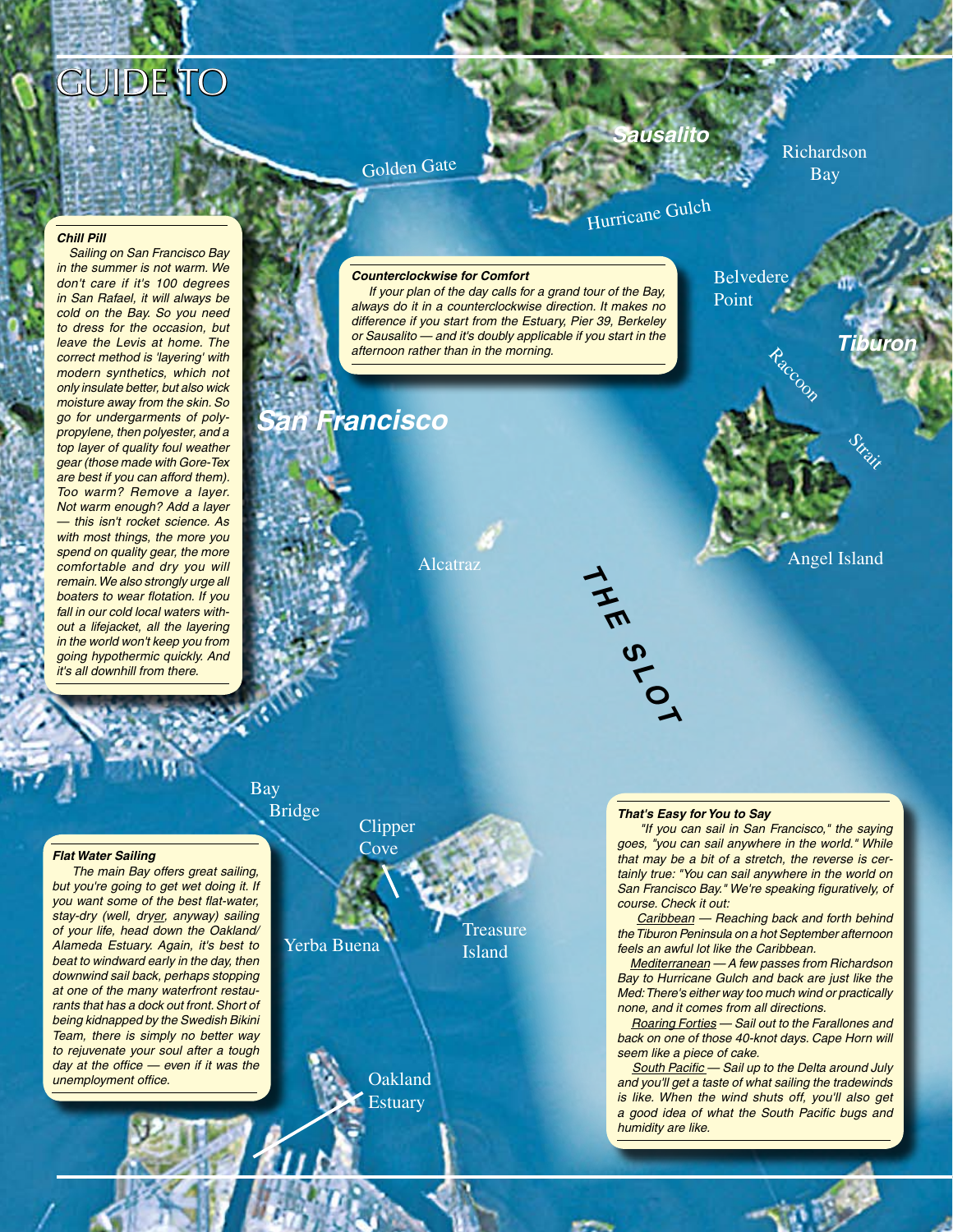#### *Fogbound*

 *One of the weather phenomena most associated with San Francisco is our famous fog. We once brought an out-of-towner to the Marin Headlands who was actually disappointed because he could see the Golden Gate.*

 *A couple of things sailors should know about fog: 1) The classic Bay stuff comes through the Golden Gate and streams down the Slot toward Berkeley. It pretty much stays right there, so all you have to do to get out of it is sail perpendicular to the flow. 2) Even when the fog is in, you can sail most of the Bay in perfect visibility if you just avoid the Slot. In fact, one of the most spectacular sails you can ever make is in the early evening between sunny Sausalito and Angel Island as a thick carpet of fog streams over the Marin hills and through the Gate. A true Kodak moment.*

> Red . Rock



#### *Cruising*

 *Whether you have a week or a weekend, there are plenty of cruising destinations in and around San Francisco Bay. For the weekenders: Angel Island, the Petaluma or Napa Rivers, or even across the Bay to the Oakland Estuary or Sausalito. For those with more time: the Delta, or perhaps out the Gate and south to Half Moon Bay, Santa Cruz or Monterey.*

BAY SAILING

*The Delta*

## *Richmond*

#### *Little/Big Boats*

 *We hate to burst anyone's bubble, but in our opinion, boats under 20 feet are too small for sailing the open Bay. There are exceptions, of course, notably organized races sailed by properly attired small boat sailors where 'crash boats' hover nearby to help anyone who gets in trouble.*

 *On the other end of the scale, San Francisco is a vibrant maritime port, and all manner of commercial shipping comes in and out at all hours. The main thing to remember is that big ships always have the right of way. If one of them gives you more than four blasts on its horn, it means, "I don't understand what you're doing and it's worrying me." It's probably time to tack and go the other way.*

#### *Dreams and Nightmares*

 *Two scenarios: 1) You want to introduce the man/woman (circle one) of your dreams to sailing; or 2) Your incredibly irritating mother-in-law has been whining for a year because you've never taken her sailing. Here's the best way to deal with them both. For the boy/girlfriend, follow the advice under 'Counterclockwise for Comfort,' ending with a quiet anchorage behind Angel Island. Break out some crackers, cheese and a bottle of vintage Merlot and he/she will be putty in your hands.*

 *Now for the mother-in-law. Leave Berkeley at 2 p.m. and head for the South Tower. Don't reef! Plan to be there at max ebb. Then reach back and forth across the Golden Gate until she begs for mercy. If that doesn't work, sail her out to the Potato Patch via scenic Point Bonita. When she feels the need to "call Ralph on the porcelain telephone" make sure she does so over the leeward side — just as you punch through another breaking wave.* 

 *If you're somewhere between these two extremes, say out for an afternoon with the boys from work, or your daughter and a few of her friends, just take things slow and easy. As soon as you perceive the slightest fear or hint of seasickness, crack off and head downwind to a less windy area.*

 *One more thing: for any newcomers to the Bay, make it a point to sail under the Golden Gate. They'll remember it for a lifetime.*